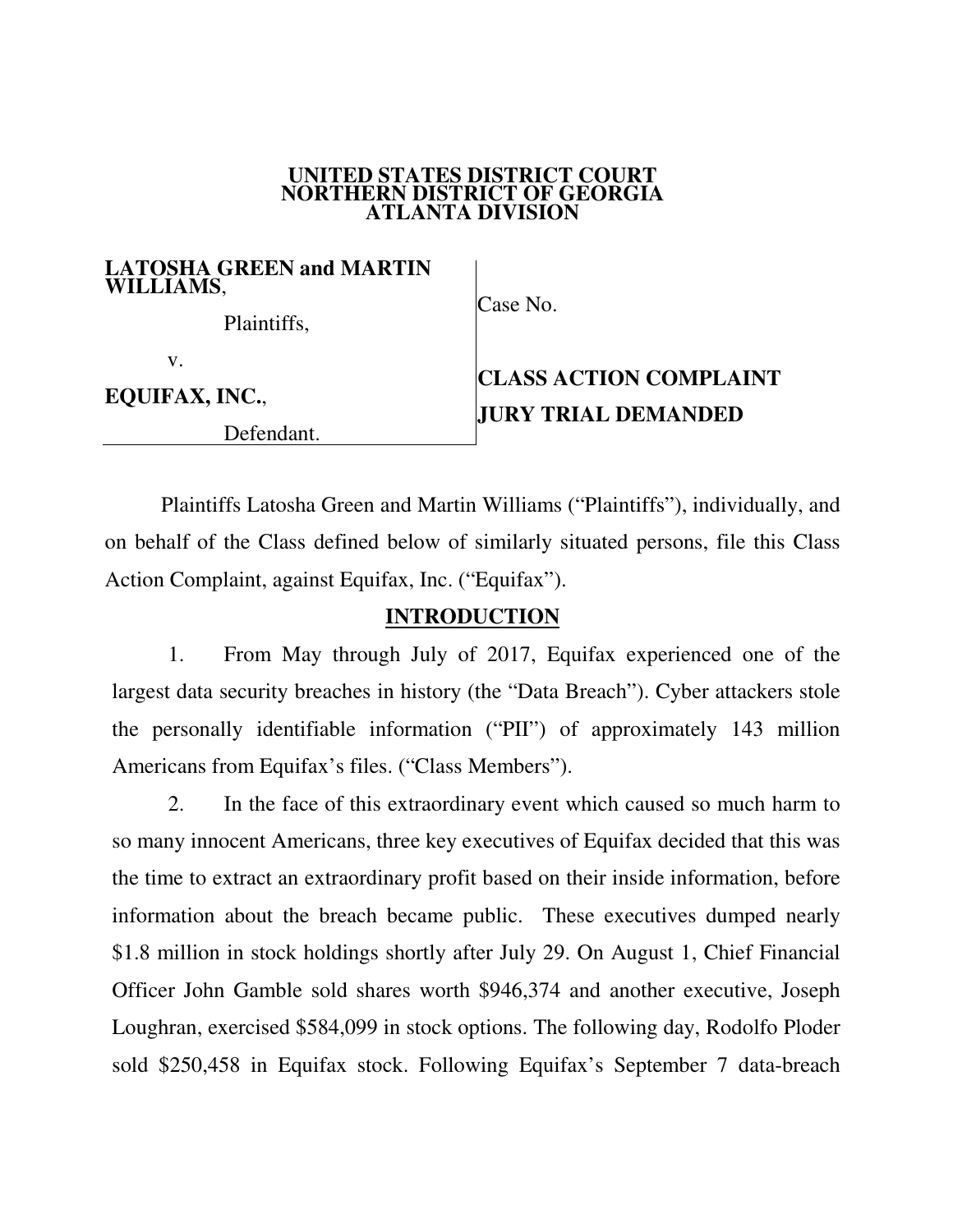announcement, shares plummeted more than 13%, wiping out more than \$2 billion in investors' assets.

3. Equifax is one of the three major consumer credit reporting agencies in the United States. As such, it gathers sensitive financial data on consumers' payment history, then sells data to banks, insurance companies, potential employers, landlords, and government agencies in the form of a Consumer Credit Report ("Credit Report").

4. For millions of consumers, Credit Reports have become a ubiquitous element of everyday life. Whether applying for a credit card, a mortgage, a car loan, a job, or a residential lease, consumers, financial institutions, employers, and landlords rely upon Credit Reports. As a practical matter, it would be nearly impossible for consumers to conduct business without their PII ending up in the possession of Equifax and other consumer credit agencies.

5. Numerous entities, including the IRS, rely upon Credit Report data to verify an individual's identity. For example, individuals may be asked to choose a street where they lived or the name of their student loan lender from a list. The ability to correctly answer these questions verifies an individual's identity. With access to Credit Report data, criminals can now correctly respond to these verification questions, a process known as "pretexting."<sup>1</sup>

6. This is the third data breach at Equifax since 2015. Despite two prior incidents and the fact that it was storing sensitive personal information that it knew was valuable to, and vulnerable to, cyber attackers, Equifax failed to take security precautions that could have protected Class Members' data. Instead, Equifax used

 $\overline{a}$ 

<sup>&</sup>lt;sup>1</sup> Equifax itself uses this verification process as part of its TrustedID Premier signup process.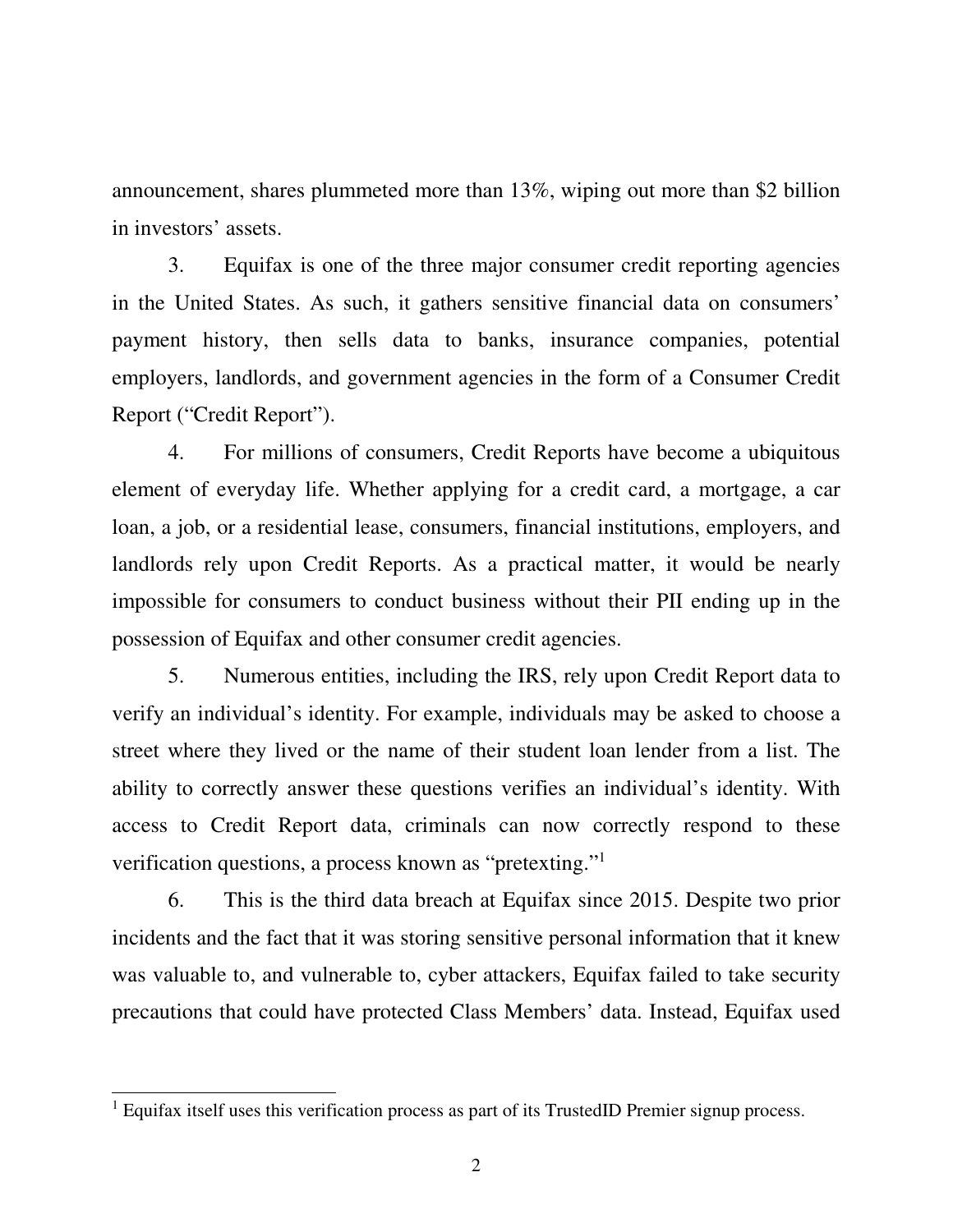grossly inadequate computer systems and data security practices that allowed the hackers to easily make off with Class Members' PII.

7. The Equifax database included the types of information that federal and state law requires companies to take security measures to protect: names, dates of birth, Social Security numbers, driver's license numbers, employment information, and credit card numbers. These data should have received extra protection, not substandard protection.

8. Defendant made repeated promises and representations to Class Members that it was protecting this sensitive information.

9. Since the Data Breach, Class Members have been repeatedly harmed, and all of them are at risk for future identity theft given the loss of privacy of their Social Security numbers. Class members have spent countless hours filing police reports and poring over credit reports to combat identity theft, but new fraud is still being perpetrated against them using the sensitive information taken during the Data Breach. Many are now paying monthly or annual fees for identity theft and credit monitoring services that they trust, and others have had to place credit freezes on their accounts, which greatly hinders their ability to transact business and apply for credit as they could before the breach. Now that their sensitive personal information (e.g., their Social Security numbers, dates of birth, and home addresses) has been released, Class Members must worry about being victimized throughout the rest of their lives.

10. Following the Data Breach, Defendant set up a website whereby consumers could enter their last names and the last six digits of their Social Security numbers to determine if their PII has been compromised.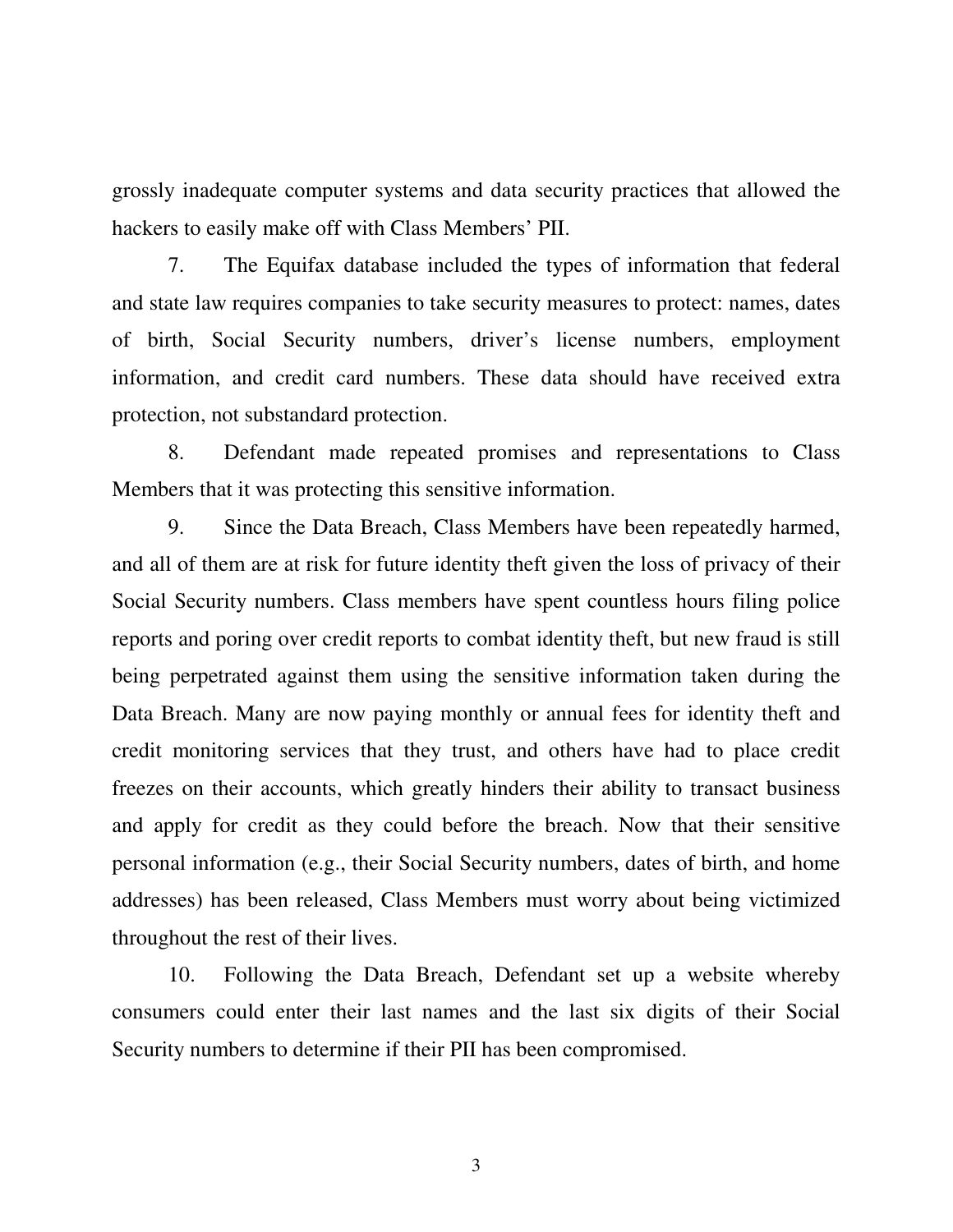11. Consumers are then offered free enrollment in TrustedID Premier credit monitoring service for one year.

12. TrustedID is a credit monitoring service offered by Equifax. This service is inadequate to make Class Members whole. It lasts one year; yet, Class Members will be at risk for identity theft for the remainder of their lives, as some PII, such as a Social Security number, remains the same over the course of a consumer's lifetime.

13. Because Defendant failed to provide even minimally adequate computer systems and data security practices, Class Members are forced to suffer the consequences. This Court must hold Defendant accountable.

#### **JURISDICTION AND VENUE**

14. This Court has subject matter jurisdiction over this action under 28 U.S.C. § 1332(d)(2) because this is a class action wherein the amount in controversy exceeds the sum or value of \$5,000,000, exclusive of interest and costs, there are more than 100 members in the proposed class, and at least one member of the class of Plaintiffs is a citizen of a state different from a Defendant.

15. This Court has personal jurisdiction over Defendant because Defendant has a principal place of business in Georgia and conducts business in the state of Georgia.

16. Venue is proper in this Court pursuant to 28 U.S.C. § 1391(b) because a substantial part of the events or omissions giving rise to the claims occurred in, was directed to, and/or emanated from this District.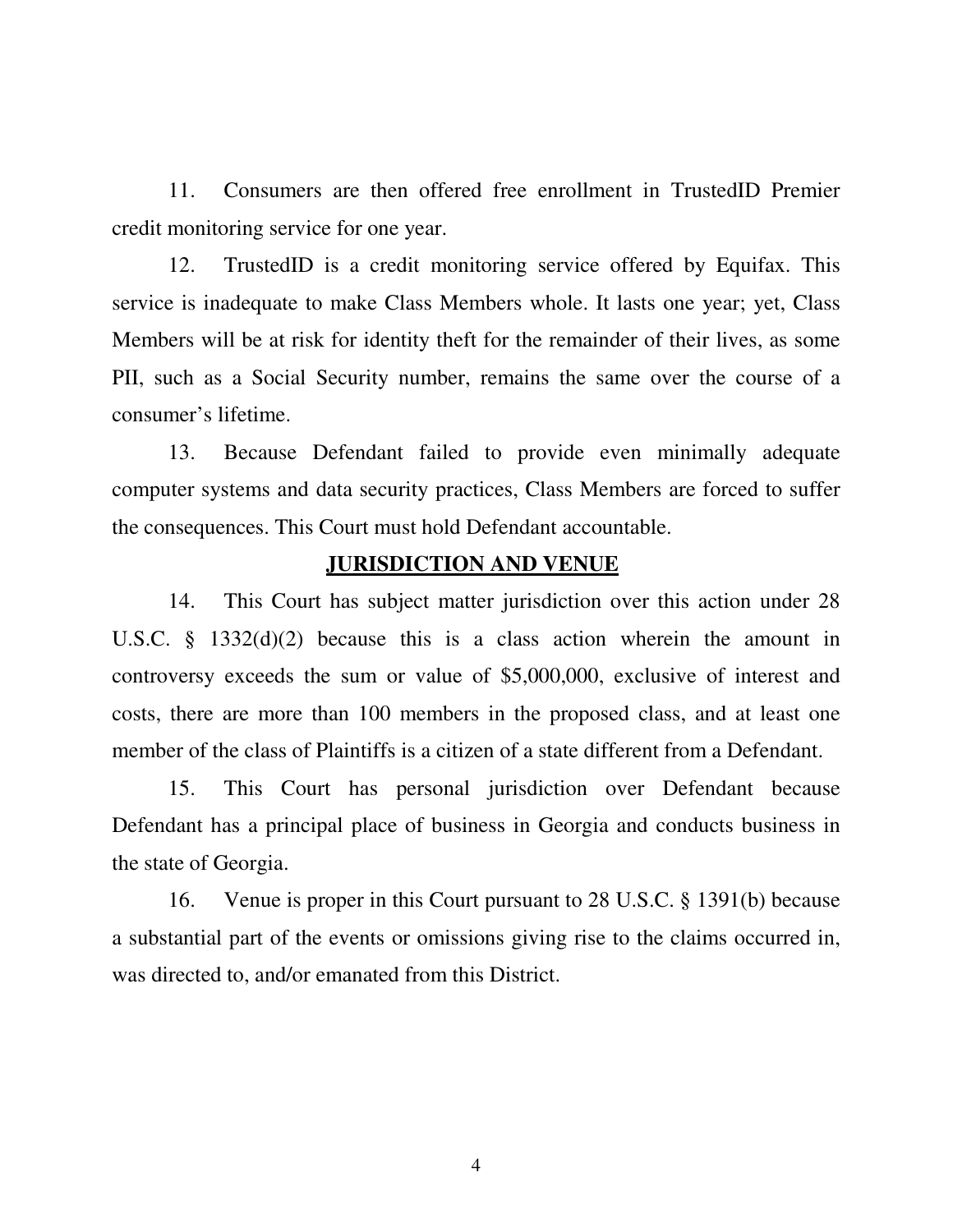# **PARTIES**

#### **A. Plaintiffs**

17. Plaintiff Latosha Green is a citizen and resident of the state of Oklahoma. Equifax collected her Personal Information, which Equifax maintained in its database. Ms. Green checked the Equifax website to determine and confirm that her Personal Information may have been or was compromised as a result of the Data Breach. In addition, Ms. Green's private information was in fact compromised in connection with the Equifax breach. On Ms. Green's 2017 credit report, a fraudulent credit account appeared for the first time. In response to the appearance of the fraudulent account, Ms. Green placed a freeze on her accounts with the credit bureaus. Ms. Green must now engage in regular monitoring of her credit and her bank accounts. As a result of the Data Breach, Ms. Green has spent numerous hours addressing issues arising from the Data Breach and will have to continue dealing with the effect of the freeze on her credit.

18. Plaintiff Martin Williams is a citizen and resident of the state of Ohio. Equifax collected his Personal Information, which Equifax maintained in its database. Mr. Williams checked the Equifax website to determine and confirm that his Personal Information may have been or was compromised as a result of the Data Breach. Mr. Williams must now engage in regular monitoring of his credit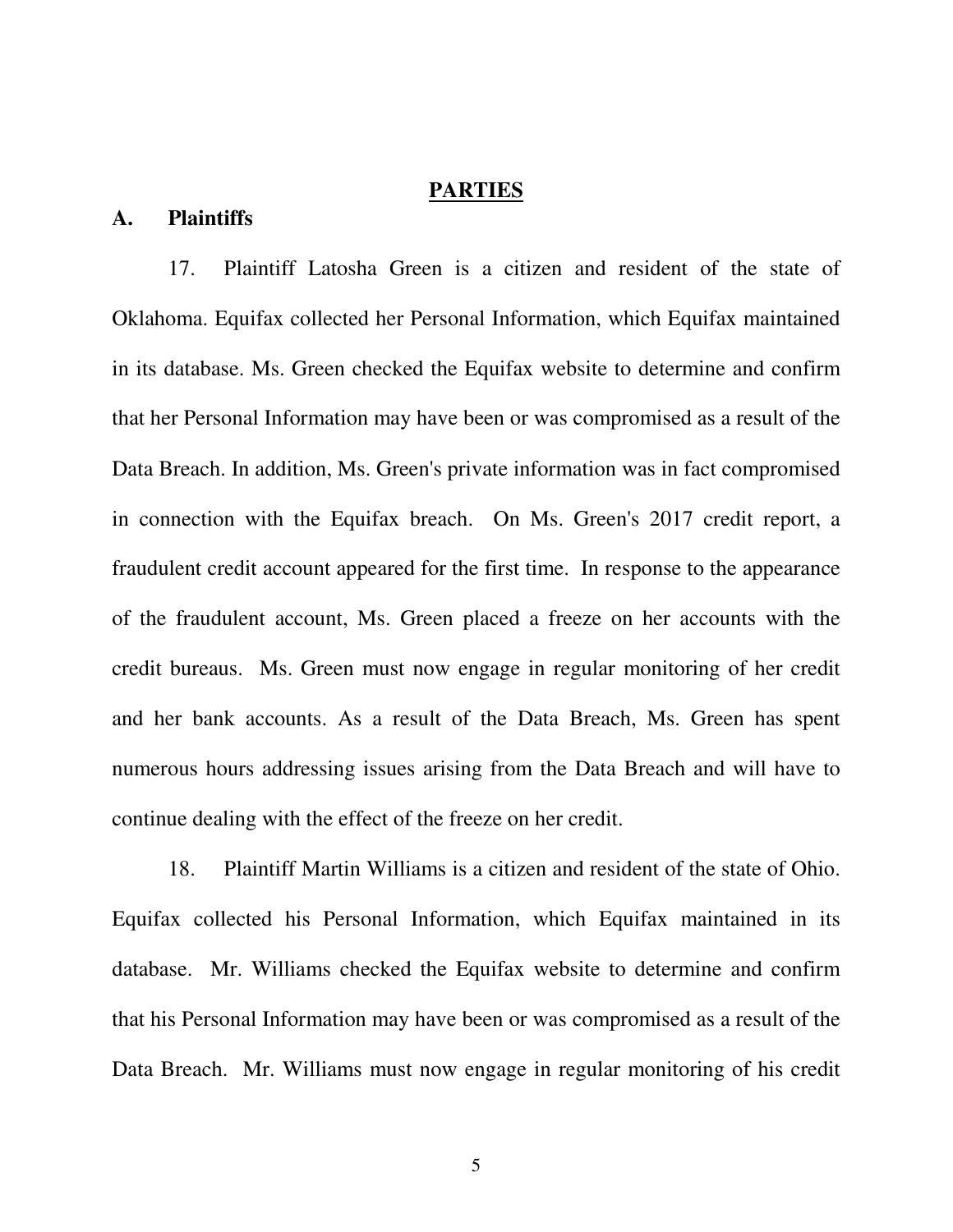and his bank accounts. As a result of the Data Breach, Mr. Williams has spent numerous hours signing up for credit monitoring and identity theft protection, and must continue to monitor his accounts with great vigilance to watch out for the presence of fraudulent charges or the creation of fraudulent new accounts.

#### **B. Defendant**

19. Defendant Equifax, Inc. is incorporated and headquartered in Georgia. Defendant is one of the three major consumer credit reporting agencies in the United States. Defendant operates through subsidiaries, including Equifax Information Services, LLC and Equifax Consumer Services, LLC.

#### **CLASS ALLEGATIONS**

20. Plaintiffs bring all claims as class claims under Federal Rule of Civil Procedure 23. The requirements of FED. R. CIV. P.  $23(a)$ ,  $23(b)(2)$ , and  $23(b)(3)$  are met with respect to the Class defined below.

21. Plaintiffs bring this action as a national class action for themselves and all members of the following Class of similarly situated persons:

All persons who reside in the United States whose PII was compromised as a result of the data breach occurring at Equifax between May and August of 2017.

22. Excluded from the Class are Defendant, officers, directors, and employees of Defendant, any entity in which Defendant has a controlling interest,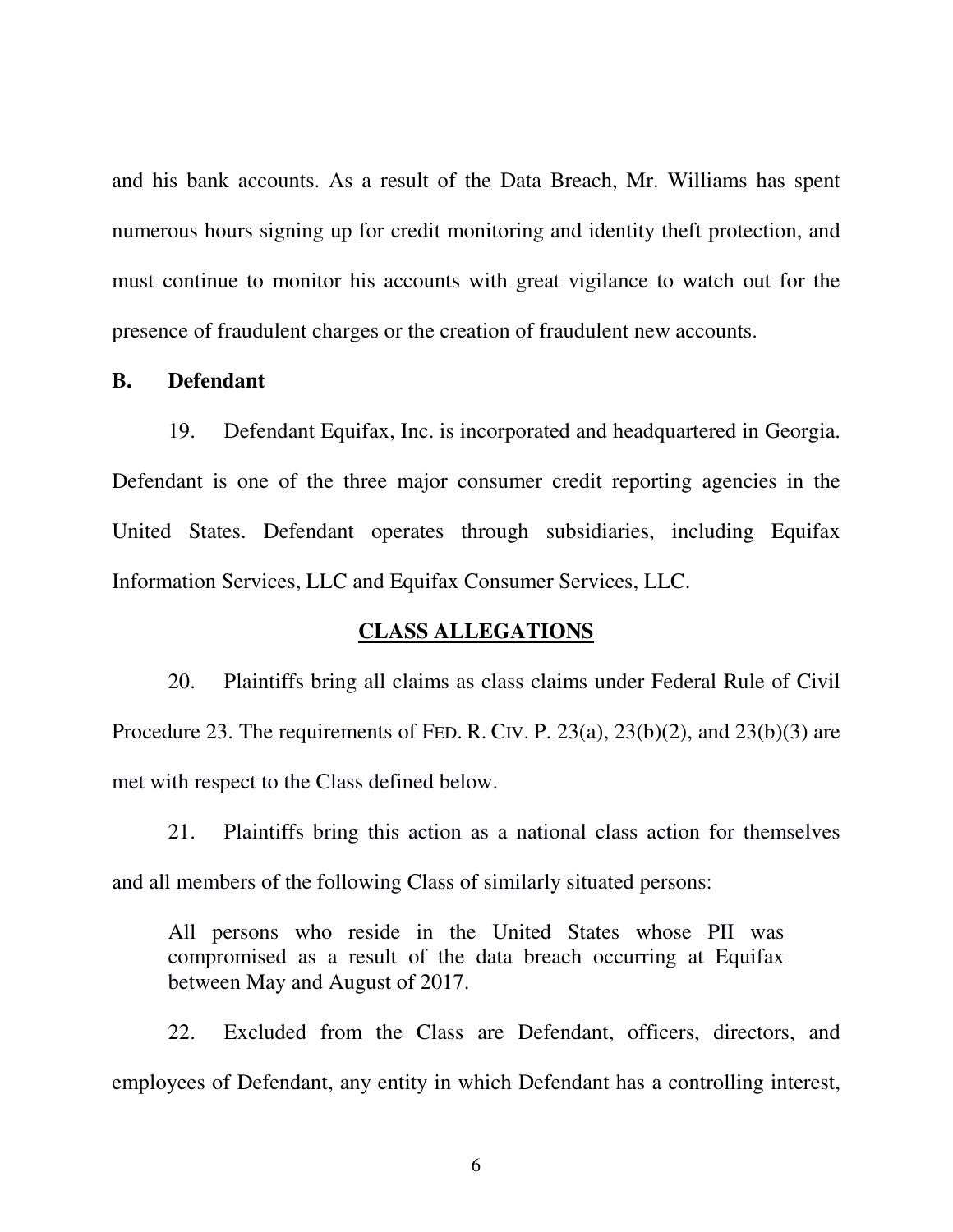is a parent or subsidiary, or which is controlled by Defendant, and the affiliates, legal representatives, attorneys, heirs, predecessors, successors, and assigns of Defendant. Also excluded are the Court and its employees, officers, and relatives.

23. Certification of Plaintiffs' claims for class-wide treatment is appropriate because Plaintiffs can prove the elements of their claims on a classwide basis using the same evidence as would be used to prove those elements in individual actions alleging the same claims.

24. All members of the proposed Class are readily ascertainable, as Equifax has access to addresses and other contact information for all Class Members, which can be used for providing notice to Class Members.

25. *Numerosity.* The Class is so numerous that joinder of all members is impracticable. Equifax announced 143 million consumers may be affected by the Data Breach. Accordingly, the Class likely includes many millions of members.

26. *Commonality.* There are numerous questions of law and fact common to Plaintiffs and the Class, including the following:

- a) whether Defendant engaged in the wrongful conduct alleged in this Complaint;
- b) whether Defendant's conduct was unlawful;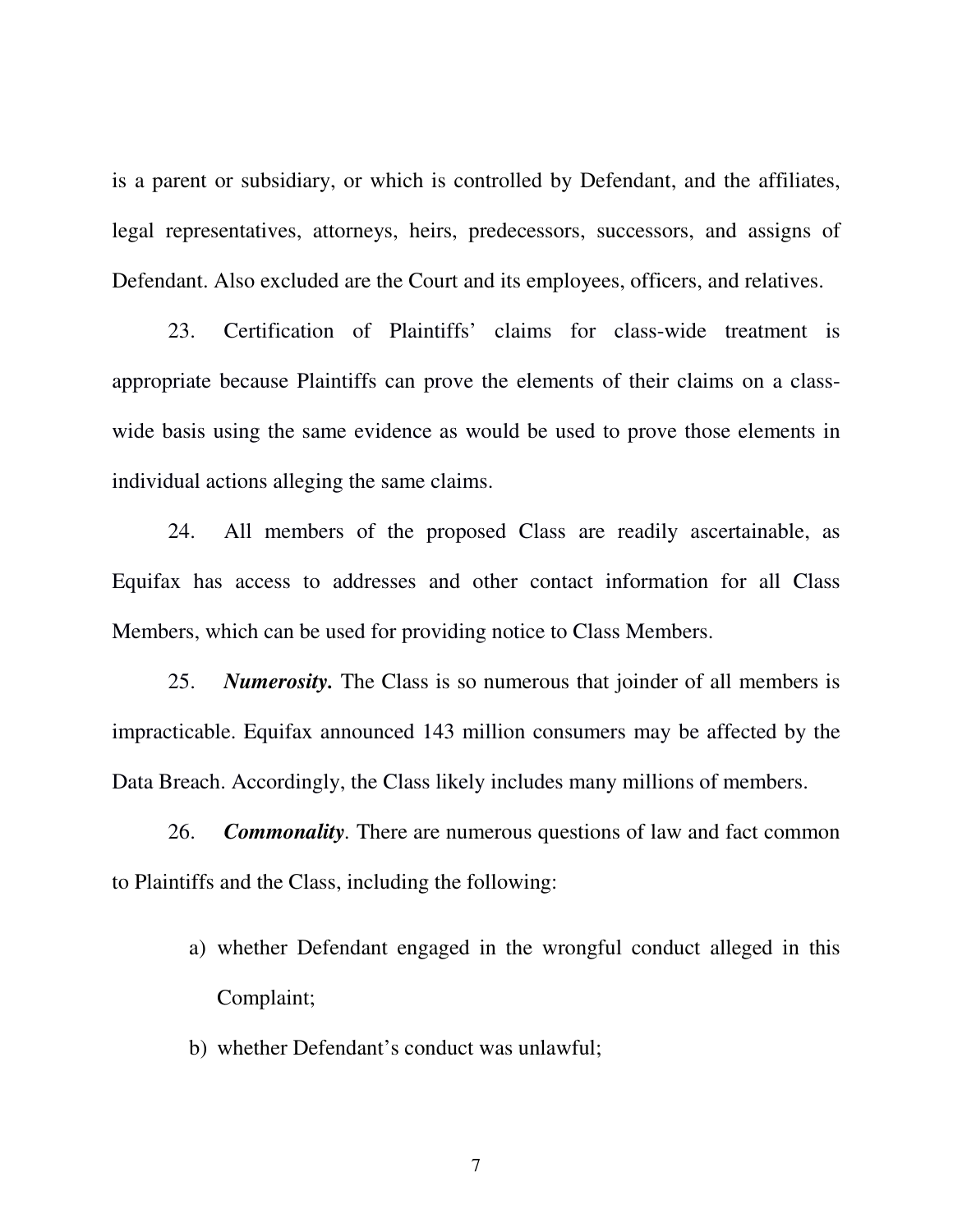- c) whether Defendant failed to implement and maintain reasonable systems and security procedures and practices to protect Class Members' PII;
- d) whether Defendant unlawfully used, maintained, lost, or disclosed Class members' PII;
- e) whether Defendant unreasonably delayed in notifying affected customers of the security breach;
- f) whether Defendant owed Plaintiffs and other Class Members a duty to exercise reasonable care in the keeping of their PII;
- g) whether Defendant undertook a duty to safely store PII;
- h) whether Plaintiffs and other Class Members were injured as a result;
- i) whether Defendant knew or should have known that its computer systems were vulnerable to attack;
- j) whether Plaintiffs and members of the Class suffered injury, including ascertainable losses, as a result of Defendant's conduct (or failure to act);
- k) whether Defendant breached duties to Plaintiffs and the Class as a bailee of PII entrusted to it and for which Defendant owed a duty to safeguard and of safekeeping;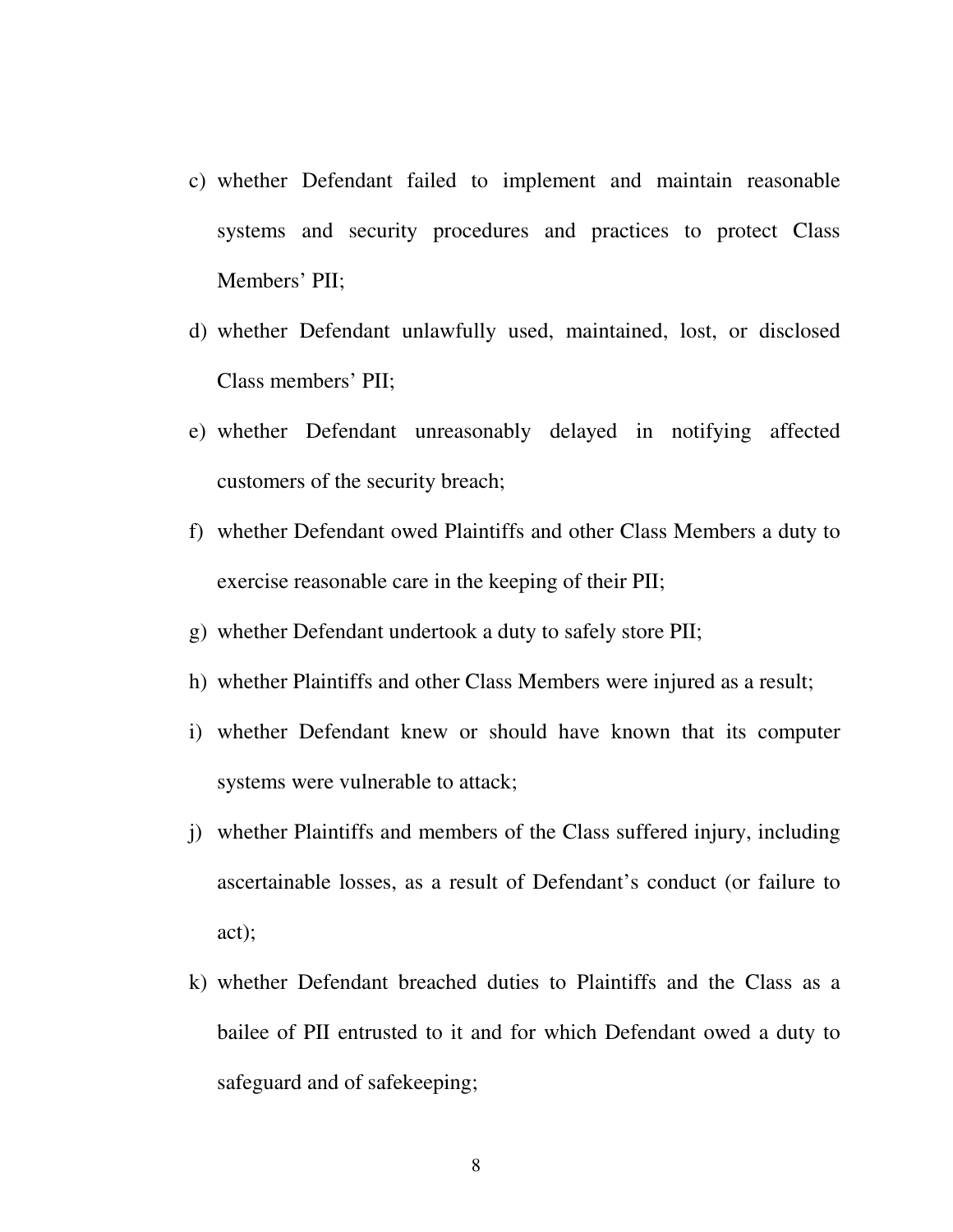- l) whether Plaintiffs and other Class Members are entitled to recover damages; and
- m) whether Plaintiffs and other Class Members are entitled to equitable relief, including injunctive relief, restitution, disgorgement, and/or other equitable relief.

27. *Typicality.* Plaintiffs' claims are typical of the claims of the Class in that the representative Plaintiffs, like all Class Members, had their PII compromised and stolen. Plaintiffs and all Class Members were injured through the uniform misconduct of Defendants described in this Complaint and assert the same claims for relief.

28. *Adequacy.* Plaintiffs and their counsel will fairly and adequately protect the interests of the Class. Plaintiffs have retained counsel who are experienced in class action and complex litigation, including in data breach litigation. Plaintiffs have no interests that are antagonistic to, or in conflict with, the interests of the Class.

29. *Predominance***.** The questions of law and fact common to Class Members predominate over any questions which may affect only individual members.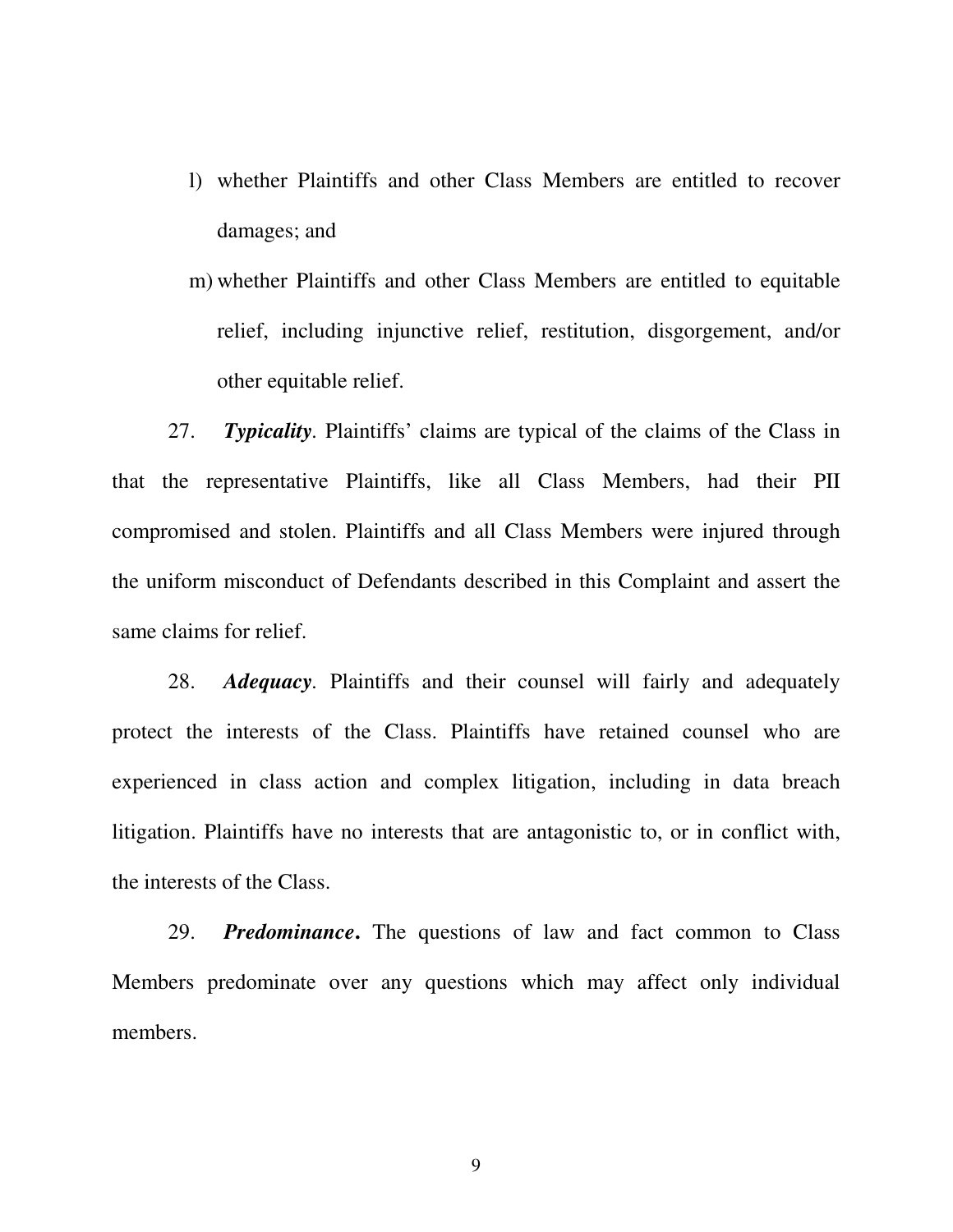30. *Superiority*. A class action is superior to other available methods for the fair and efficient adjudication of the controversy. Class treatment of common questions of law and fact is superior to multiple individual actions or piecemeal litigation. Moreover, absent a class action, most Class Members would find the cost of litigating their claims prohibitively high and would therefore have no effective remedy, so that in the absence of class treatment, Defendant's violations of law inflicting substantial damages in the aggregate would go un-remedied. Plaintiffs and other Class Members have been harmed by Defendant's wrongful conduct and/or action. Litigating this action as a class action will reduce the possibility of repetitious litigation arising from the same data breaches. Plaintiffs know of no difficulties that would be encountered in this litigation that would preclude its maintenance as a class action.

31. Class certification, therefore, is appropriate under FED. R. CIV. P. 23(b)(3), because the above common questions of law or fact predominate over any questions affecting individual Class Members, and a class action is superior to other available methods for the fair and efficient adjudication of this controversy.

32. Class certification is appropriate under FED. R. CIV. P. 23(b)(2), in that Defendant has acted in a manner that applies generally to the Class, so that final injunctive relief or corresponding declaratory relief is appropriate for the Class.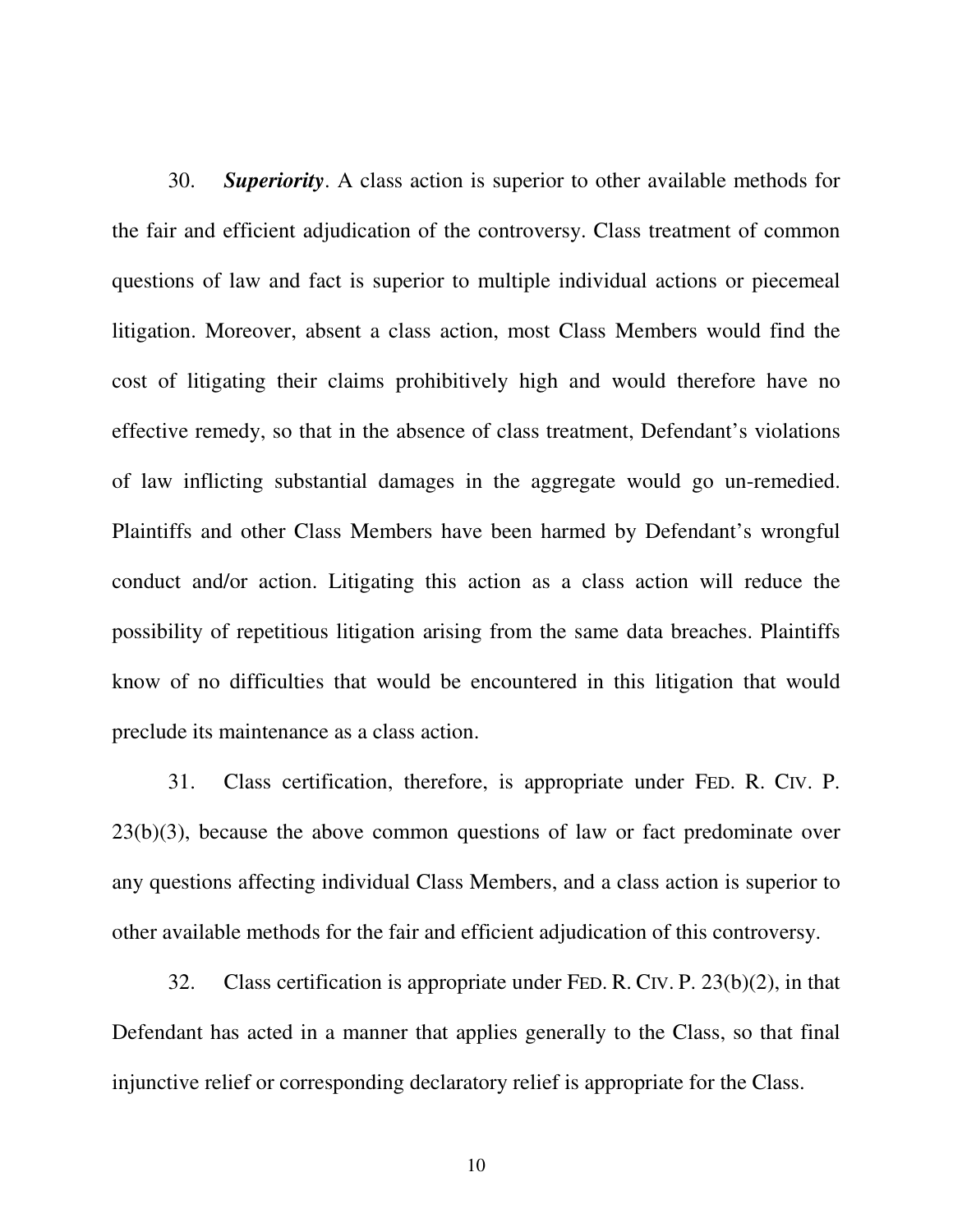#### **COUNTS**

#### **COUNT I – VIOLATION OF GEORGIA'S UNIFORM DECEPTIVE TRADE PRACTICES ACT O.C.G.A. §10-1-370** *ET SEQ***.**

33. Plaintiffs incorporate the foregoing allegations as if fully set forth herein.

34. Plaintiffs and Class Members are "persons" as defined by the Georgia Uniform Deceptive Trade Practices Act ("Georgia UDTPA"), O.C.G.A. §10-1- 371(5).

35. Defendant violated and continues to violate the Georgia UDTPA by engaging in the unconscionable, deceptive, or unfair acts or practices as described herein. This conduct includes, inter alia, breaching duties Defendant owes to Plaintiffs and the Class pursuant to O.C.G.A. §10-1-370, et seq., by failing to provide fair, reasonable, or adequate computer systems and data security practices to safeguard Plaintiffs' and Class Members' PII.

36. By omitting the fact that Defendant could not provide fair, reasonable, or adequate computer systems and data security practices to safeguard Plaintiffs' and Class Members' PII, it violated the Georgia UDTPA.

37. Plaintiffs and Class Members reasonably relied upon Defendant's omissions in turning over their PII to financial institutions and other entities that report PII to Defendant. Had Plaintiffs and other Class Members known Equifax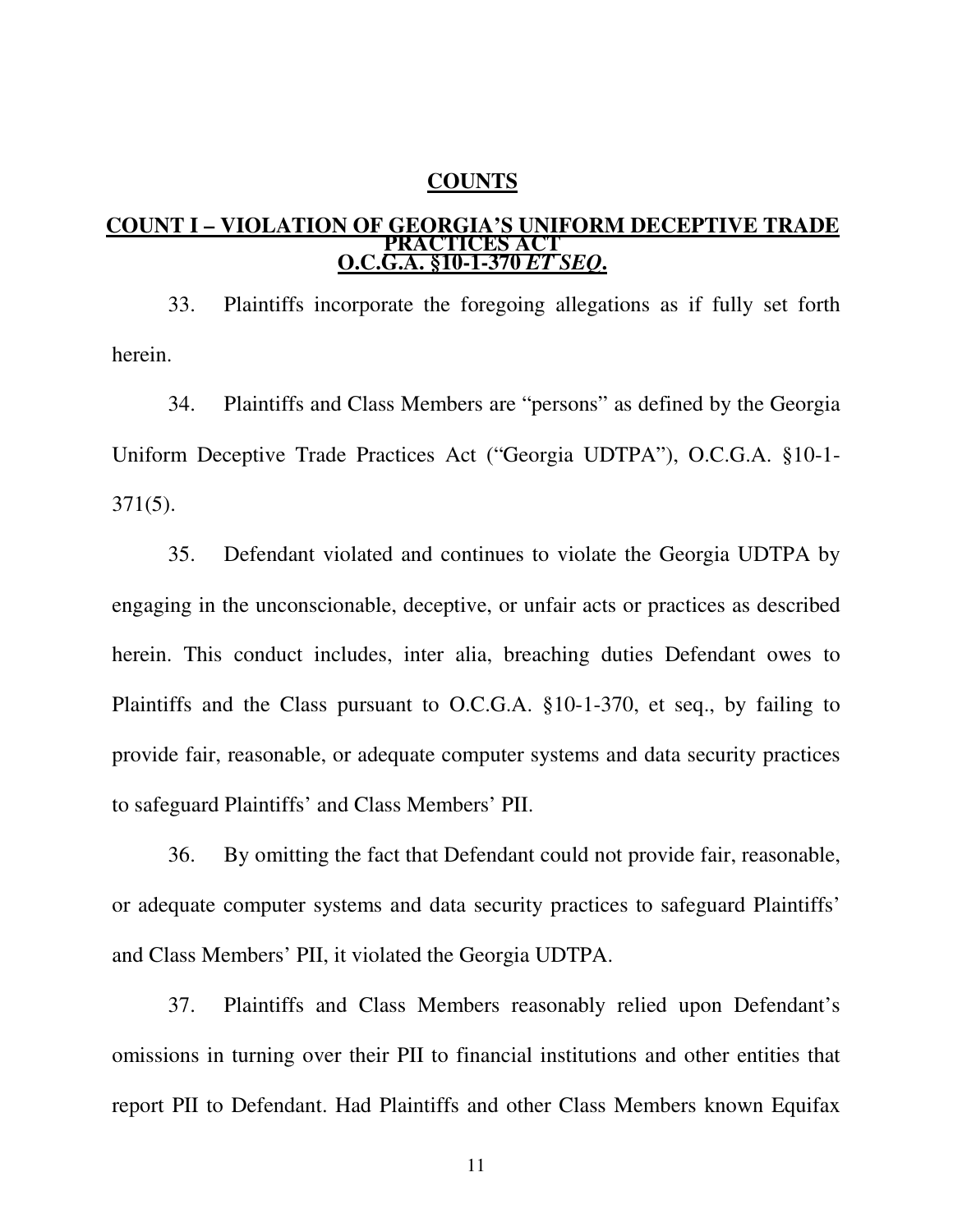would not secure their PII, they could have attempted prophylactic measures, such as placing credit freezes on their accounts or signing up for more extensive identity theft protection.

38. Defendant's omissions regarding its ability to provide fair, reasonable, or adequate computer systems and data security practices to safeguard Plaintiffs' and Class Members' PII was an act likely to mislead Plaintiffs and the members of the Class acting reasonably under the circumstances, and constitutes an unfair and deceptive trade practice in violation of the Georgia UDTPA.

39. Defendant knew or should have known that it had kept highly relevant and material information from consumers—namely information regarding its inability to provide fair, reasonable, or adequate computer systems and data security practices to safeguard Plaintiffs' and Class Members' PII—and therefore violated the Georgia UDTPA.

40. As a direct and proximate result of Defendant's violation of the Georgia UDTPA, Plaintiffs and Class Members are at great risk going forward of experiencing identity theft.

41. Plaintiffs and the Class also seek equitable relief and to enjoin Defendant on the terms that the Court considers reasonable.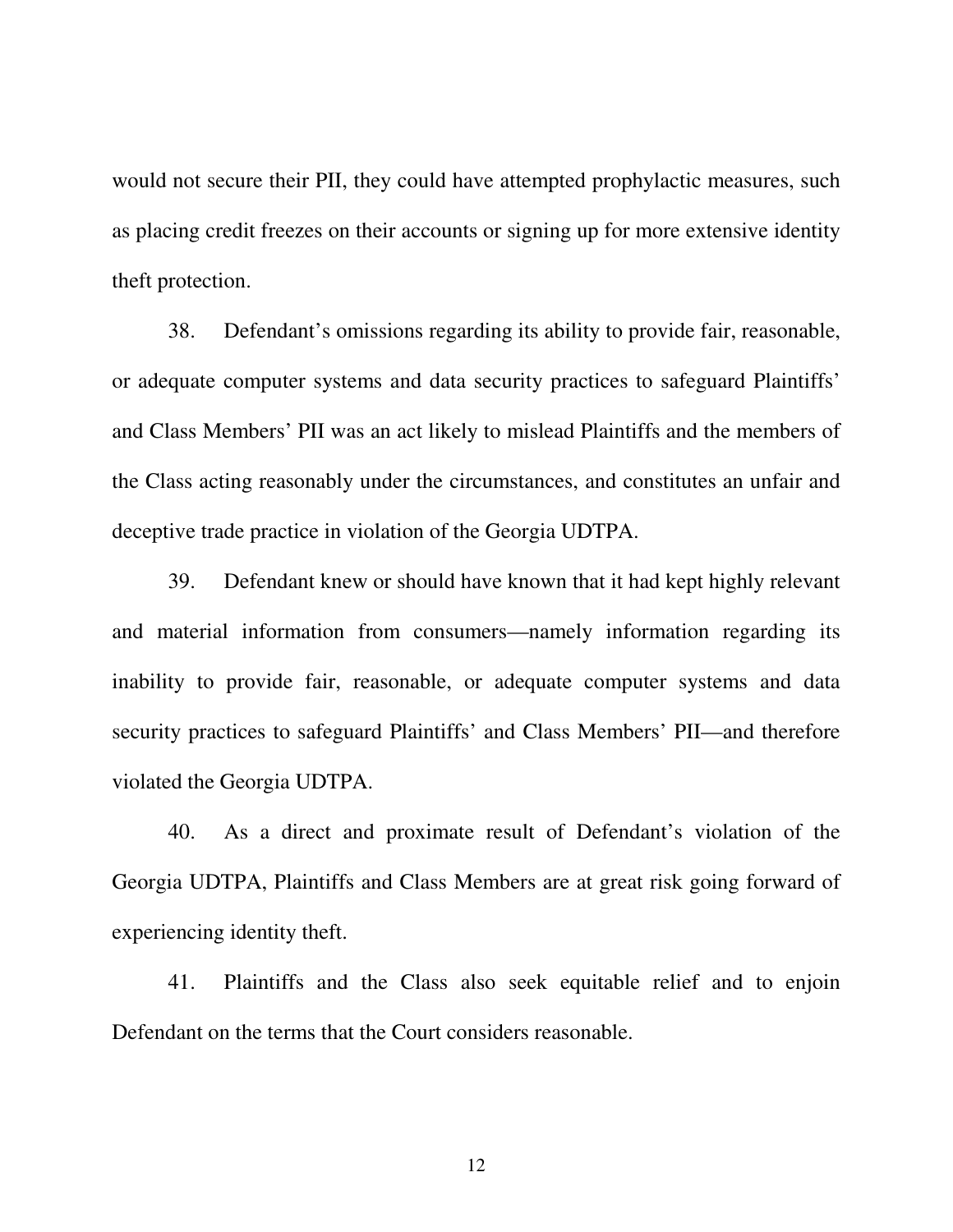42. In addition, Plaintiffs and the Class seek reasonable attorneys' fees and costs incurred in bringing this action.

## **COUNT II – NEGLIGENCE**

43. Plaintiffs incorporate the foregoing allegations as if fully set forth herein.

44. Defendant owed consumers a duty of reasonable care in the handling and safeguarding of their PII.

45. Defendant also had a duty to timely inform Plaintiffs and other Class Members that their PII been compromised or improperly furnished to unauthorized third parties.

46. Defendant, through the acts described herein, breached its duty of care by, *inter alia*,:

- a) failing to properly implement and maintain adequate security measures to protect customer PII from being accessed, disseminated, or misused by unauthorized third parties;
- b) failing to adequately store Plaintiffs' and other Class Members' PII; and
- c) failing to timely and sufficiently notify Plaintiffs and other Class Members that their PII had been compromised or improperly accessed by unauthorized third parties.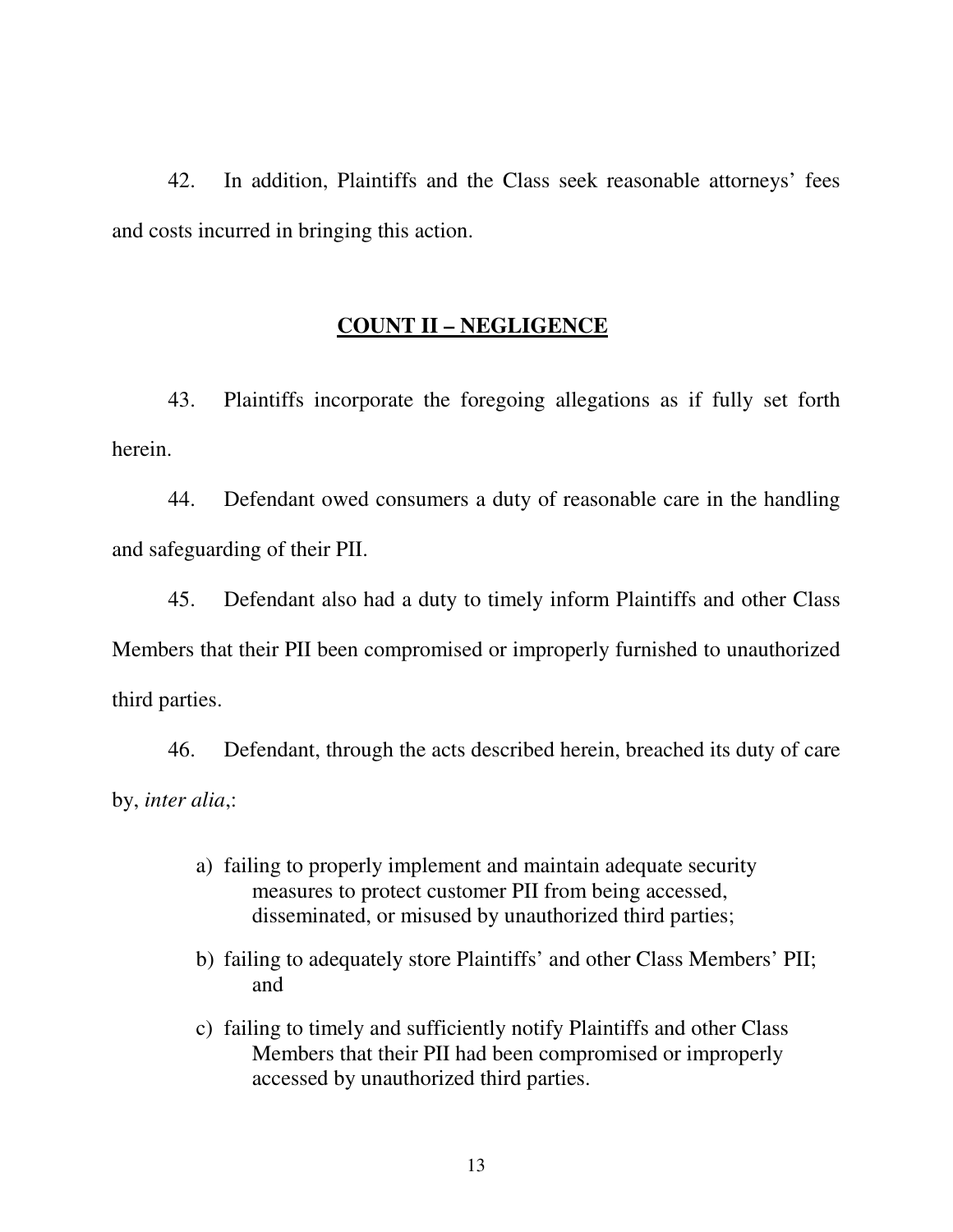47. As a direct and proximate result of Defendant's negligence, Plaintiffs and other Class Members have suffered, or will suffer, damages, including the costs associated with fraudulent purchases, identity theft, theft of funds, fees paid for credit freezes and other banking fees, fees paid for account freezes and stop payments, damage to credit scores, the cost of identity theft protection and/or credit monitoring services, and the diminution of the value of their PII, as they have lost the ability to control possession thereof.

# **COUNT III – NEGLIGENT PERFORMANCE OF AN UNDERTAKING**

48. Plaintiffs incorporate the foregoing allegations as if fully set forth herein.

49. Financial institutions provided Defendant with Class Members' PII for the purposes of reporting payment history.

50. Equifax was aware that data security is necessary for the protection of Plaintiffs' and other Class Members' PII.

51. Financial institutions owed Plaintiffs and other Class Members a duty to adequately secure their PII.

52. Equifax failed to exercise reasonable care in providing data storage and security services for the protection of Plaintiffs' and other Class Members' PII,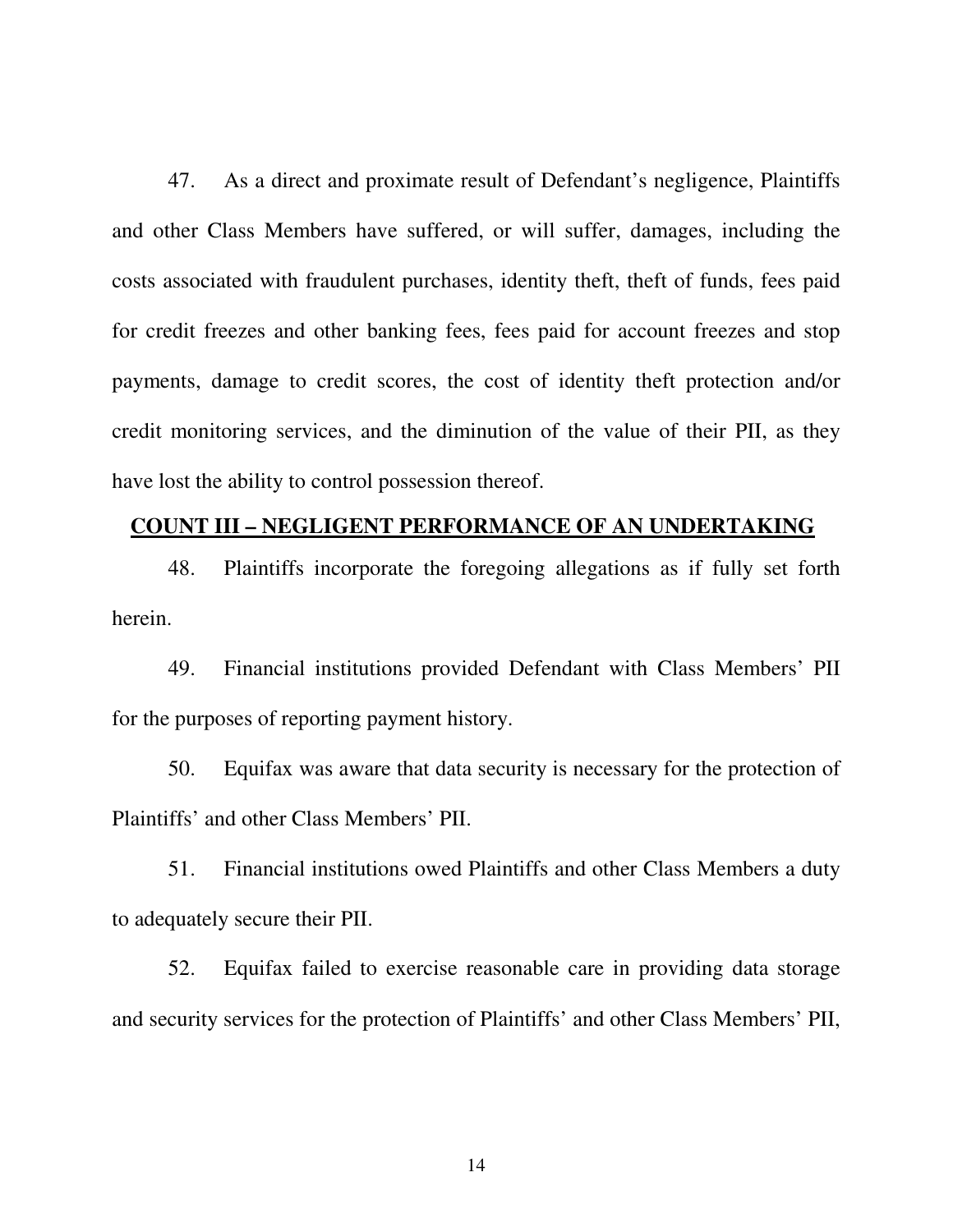increasing the risk that their PII would be accessed and/or stolen by unauthorized third parties.

53. Plaintiffs and other Class Members relied upon whomever would be storing their PII to provide adequate security to protect their PII.

54. Upon turning over their PII, Plaintiffs and other Class Members lost any ability to control or protect their PII stored on Equifax's servers.

55. As a result of Defendant's negligence, Plaintiffs' and other Class Members' PII have been damaged. They have lost the ability to control who has possession of their property, thus diminishing its value.

56. As a result of this loss of control, Plaintiffs and other Class Members have been forced to expend resources to mitigate their losses and suffered damages arising from thieves' access to and usage of their PII.

#### **COUNT IV – BAILMENT**

57. Plaintiffs incorporate the foregoing allegations as if fully set forth herein.

58. Plaintiffs and Class Members submitted their PII to Defendant via various financial institutions.

59. PII constitutes a form of intangible personal property, as demonstrated, in part, by the resources and effort people expend to protect their PII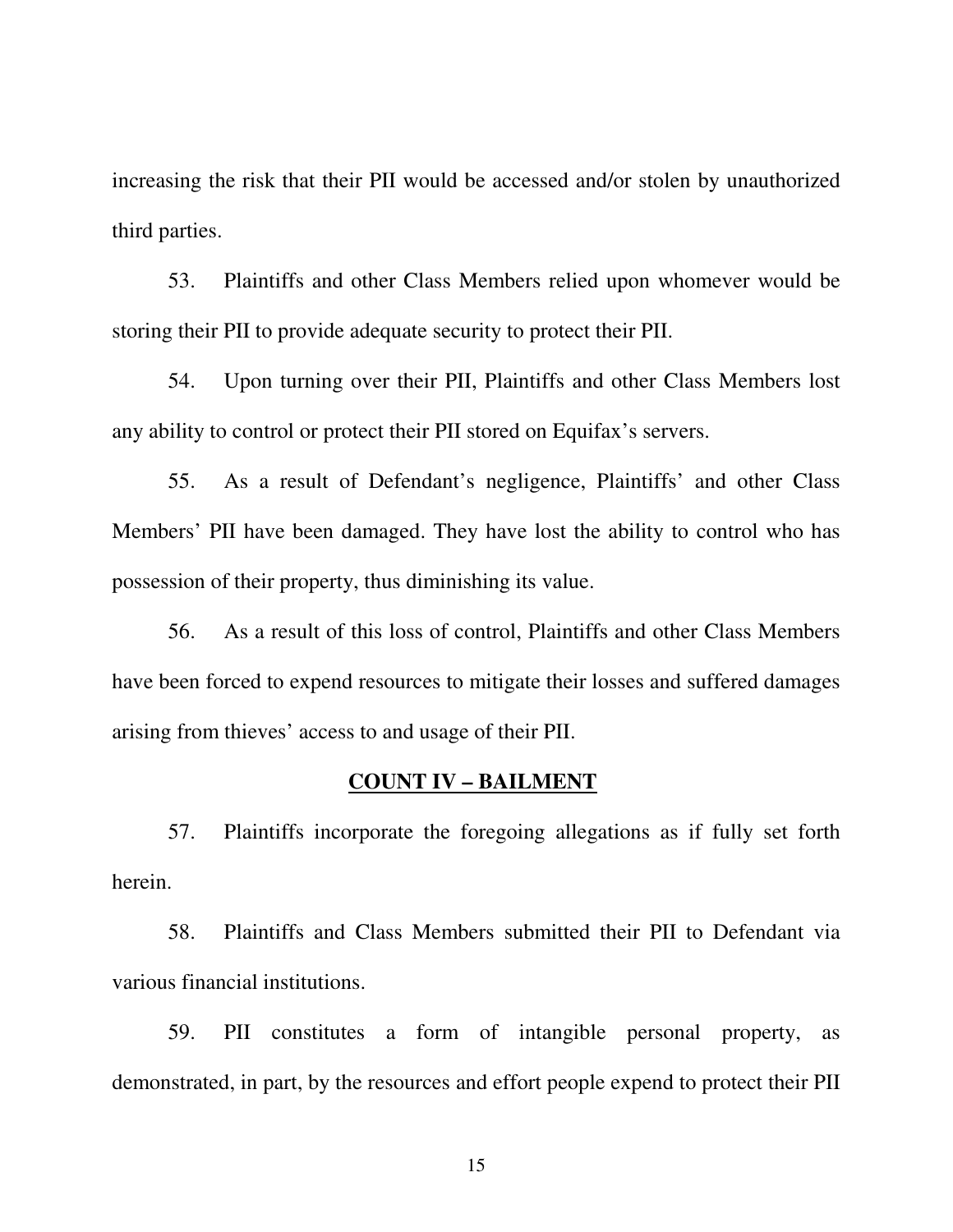and control who has possession thereof. Moreover, markets exist for both the lawful and unlawful transacting of PII.

60. Plaintiffs' and Class Members' property rights encompass the fundamental right to control who possesses their PII.

61. In delivering their PII, Plaintiffs and Class Members intended and understood that Defendant would adequately safeguard their PII.

62. Defendant accepted possession of Plaintiffs' and Class Members' PII.

63. By accepting possession of Plaintiffs' and Class Members' PII, Defendant understood that Plaintiffs and other Class Members expected it to adequately safeguard their PII. Accordingly, a bailment was established for the mutual benefit of the parties.

64. Plaintiffs, other Class Members, and Defendant expected PII would be returned or otherwise duly accounted for at the end of the bailment.

65. Since PII is a form of intangible personal property, Plaintiffs' and other Class Members' exclusive possession can be restored by the deletion of their PII once financial institutions and other entities that purchase Credit Reports no longer need these data.<sup>2</sup>

 $\overline{a}$ 

 $2$  Another example of when Plaintiffs and other Class Members would expect Defendant to return or duly account for their PII would be if Equifax were to exit the consumer credit reporting business. Plaintiffs and other Class Members would not expect Defendant to retain possession of their PII in such a circumstance.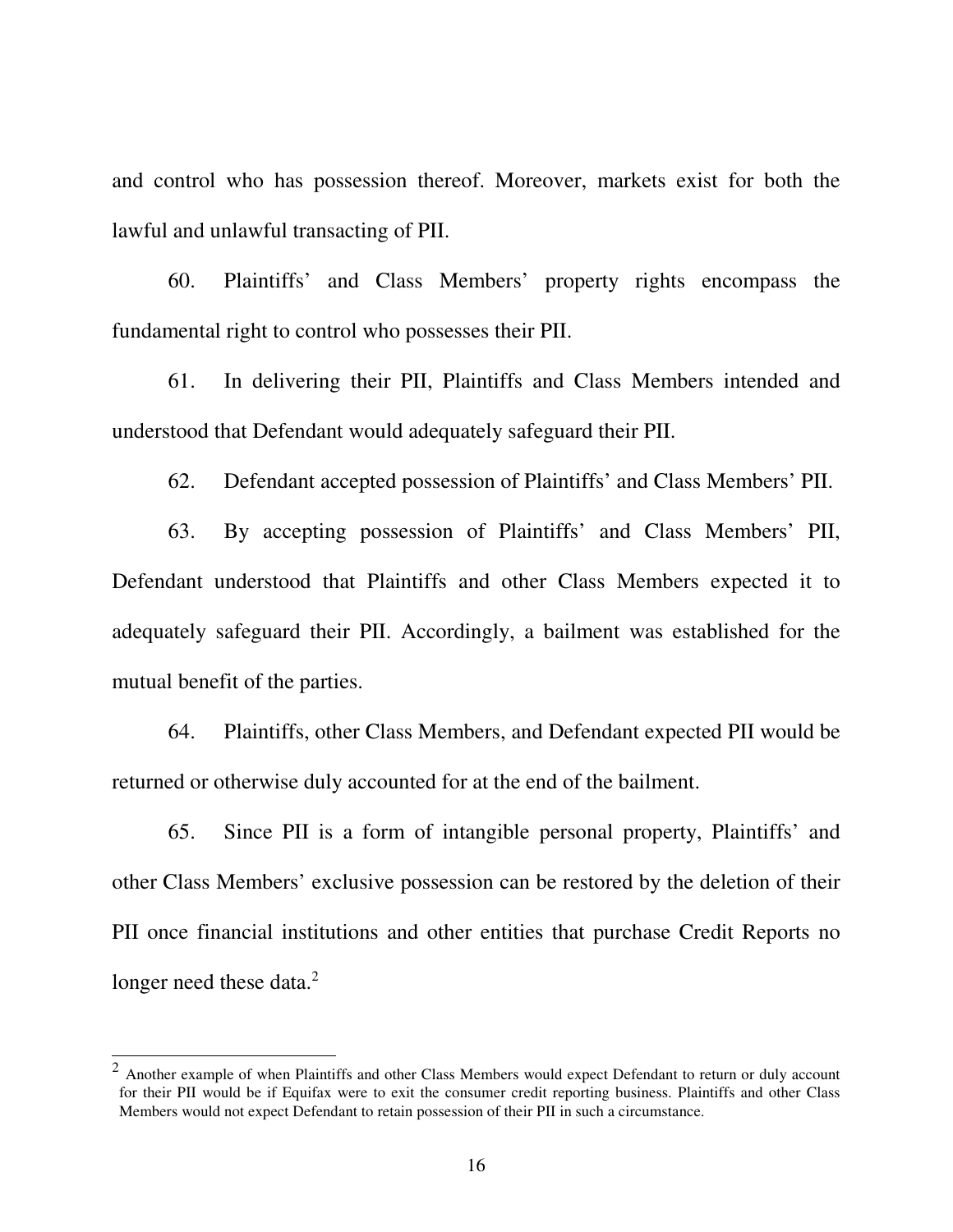66. During the bailment, Defendant owed a duty to Plaintiffs and other Class Members to exercise reasonable care, diligence, and prudence in protecting their PII and to maintain reasonable security procedures and practices to protect their PII.

67. Before the bailment relationship ended and prior to Defendant returning or duly accounting for Plaintiffs' and other Class Members' PII, Defendant breached this duty.

68. Defendant breached its duty of care by failing to take appropriate measures to safeguard and protect Plaintiffs' and other Class Members' PII, resulting in the unlawful and unauthorized access to and misuse of Plaintiffs' and other Class Members' PII.

69. By failing to adequately secure Plaintiffs' and other Class Members' PII, Plaintiffs and other Class Members have lost exclusive possession of their PII and their ability to determine whom may possess their PII and for what purposes.

70. To date, Defendant has not returned or duly accounted for Plaintiffs' and other Class Members' PII. Because Plaintiffs' and other Class Members' PII remains available to thieves in a dispersed, worldwide network of computers, Defendant will not, at some future date, return or duly account for Plaintiffs' and other Class Members' PII.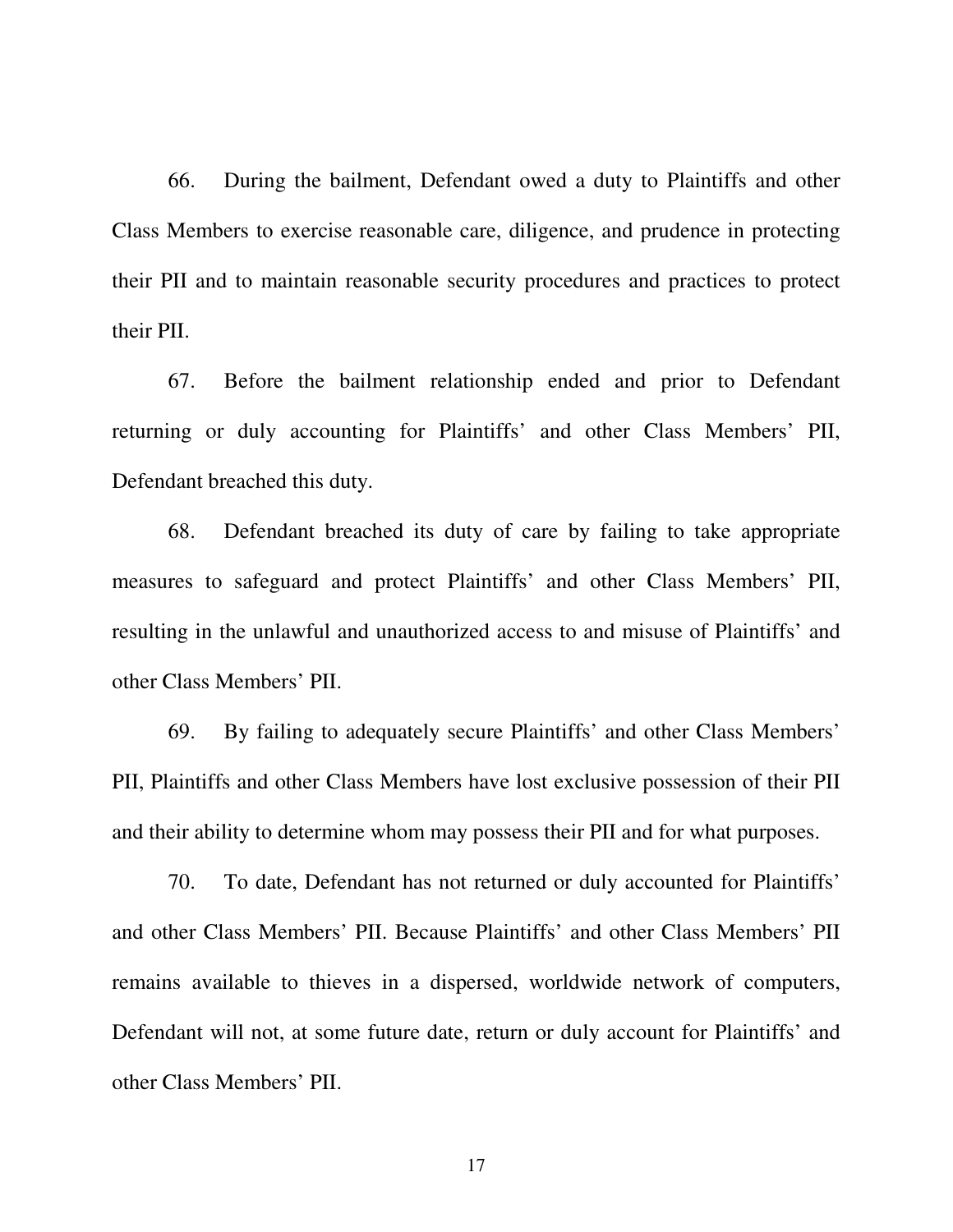71. As a result of Defendant's breach of bailment, Plaintiffs and other Class Members have suffered or will suffer damages, including the costs associated with fraudulent purchases, identity theft, theft of funds, fees paid for credit freezes, damage to credit scores, the cost of identity theft protection and/or credit monitoring services, and the diminution of the value of their PII as they have lost the ability to control possession thereof.

#### **COUNT V – DECLARATORY JUDGMENT**

72. Plaintiffs incorporate the foregoing allegations as if fully set forth herein.

73. Plaintiffs and Class Members have stated claims against Equifax based on negligence, negligent performance of an undertaking, breach of bailment, and violation of the Georgia UDTPA.

74. Defendant has failed to live up to its obligations to provide reasonable security measures for the PII of Plaintiffs and Class Members, as indicated by the Data Breach that precipitated this lawsuit.

75. In addition, the Data Breach has rendered Defendant's system(s) even more vulnerable to unauthorized access and requires that Defendant immediately take even more stringent measures to currently safeguard the PII of Plaintiffs and Class Members going forward.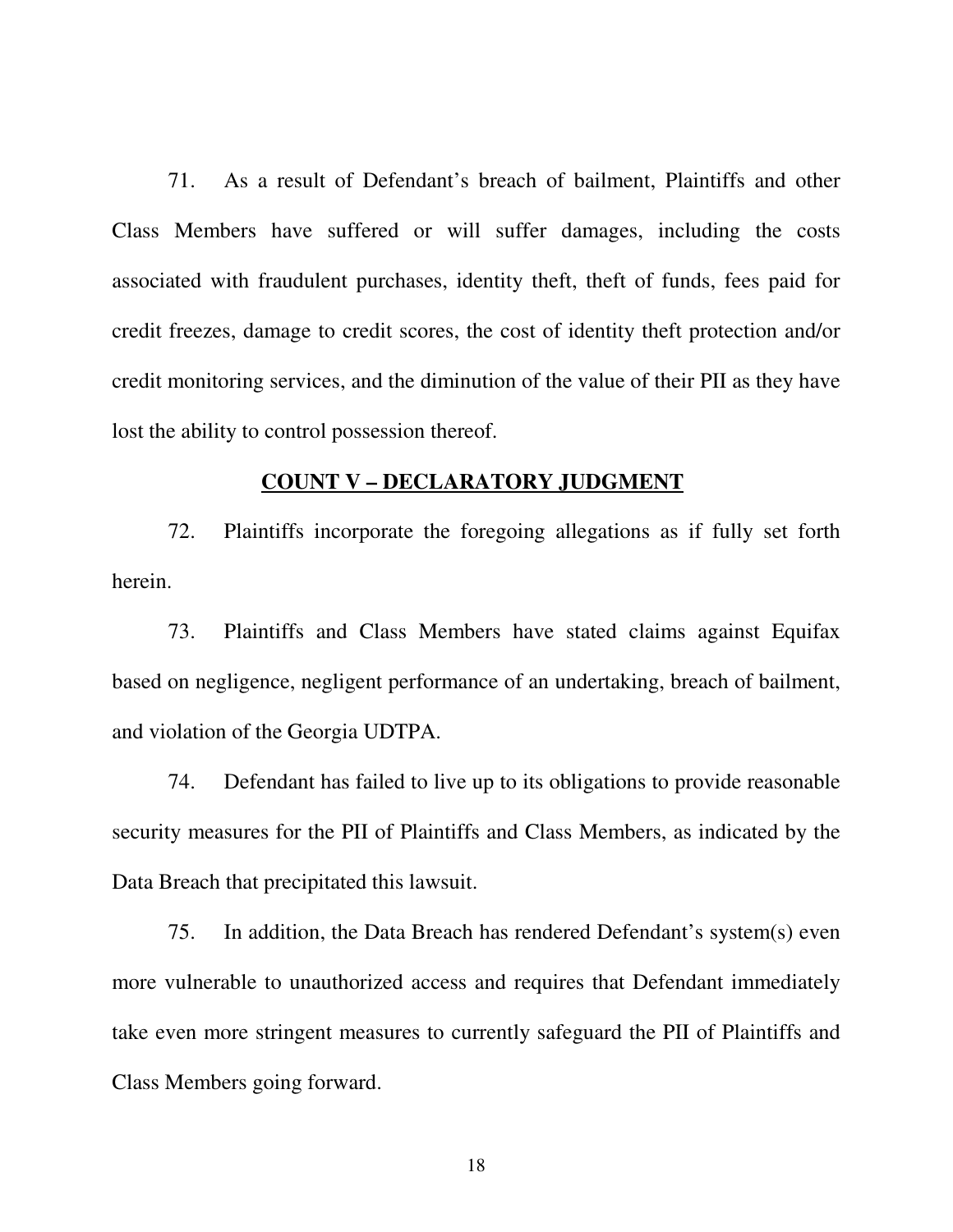76. An actual controversy has arisen in the wake of Defendant's Data Breach regarding its current obligations to provide reasonable data security measures to protect the PII of Plaintiffs and the Class.

77. Plaintiffs and Class Members thus seek a declaration that Defendant in not in compliance with its existing obligations, and that Defendant must implement specific additional, prudent security practices, as outlined below, to provide reasonable protection of Plaintiffs' and the Class Member's PII.

78. Specifically, Plaintiffs and the Class seek a declaration that Defendant must implement and maintain reasonable security measures on behalf of Plaintiffs and the Class, including, but not limited to: (1) engaging third-party security auditors/penetration testers, as well as internal security personnel to conduct testing consistent with prudent data-security industry practices, including simulated attacks, penetration tests, and audits on Defendant's systems on a periodic basis; (2) engaging third-party security auditors and internal personnel to run automated security monitoring consistent with prudent industry practices; (3) auditing, testing, and training its security personnel regarding any new or modified procedures; (4) purging, deleting and destroying, in a secure manner, PII not necessary for its business operations; (5) conducting regular database scanning and securing checks consistent with prudent industry practices; (6) periodically conducting internal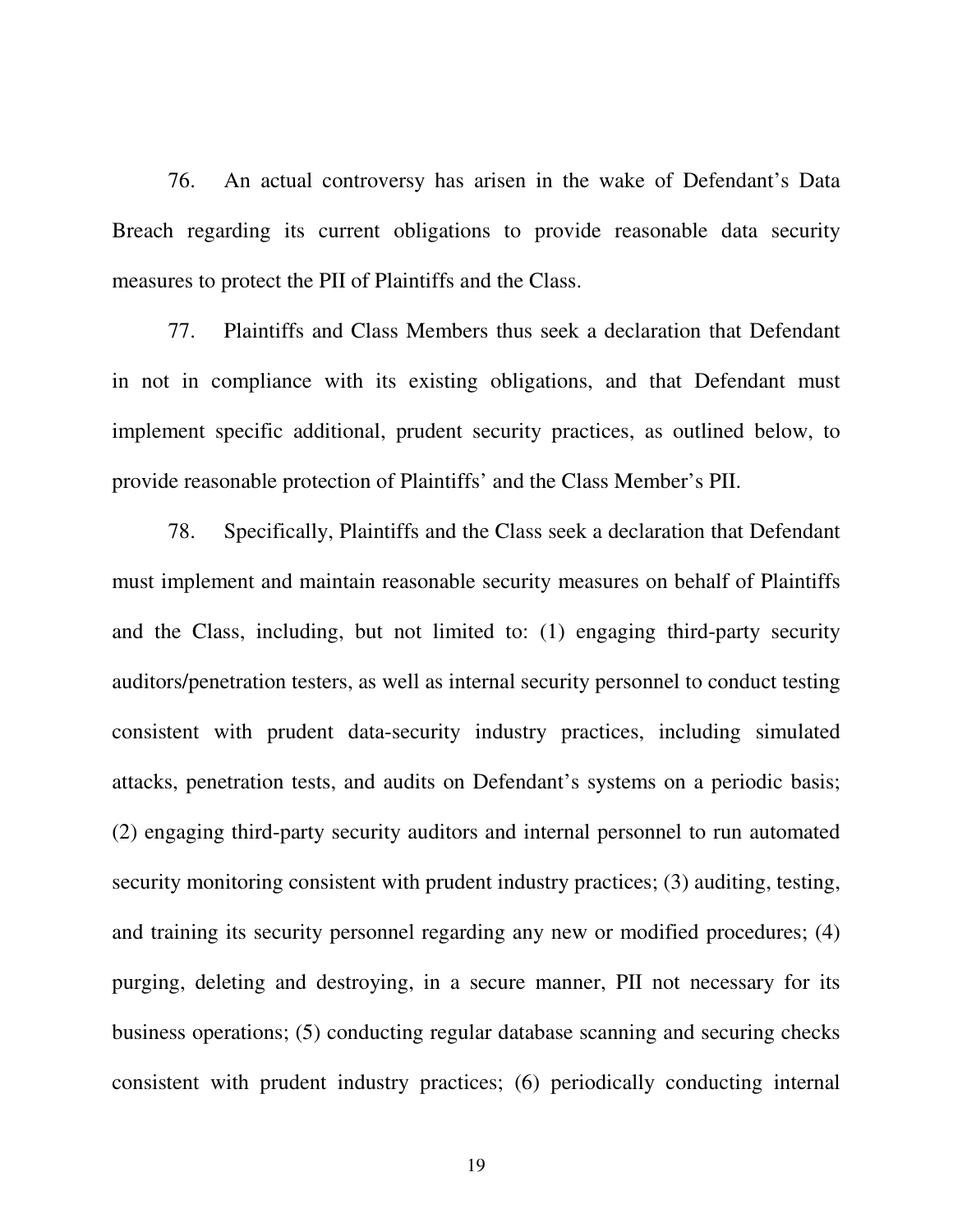training and education to inform internal security personnel how to identify and contain a breach when it occurs and what to do in response to a breach consistent with prudent industry practices; (7) receiving periodic compliance audits by a third party regarding the security of the computer systems Equifax uses to store PII; and (8) meaningfully educating Data Breach victims about the threats they face as a result of the loss of their PII to third parties, as well as the steps they must take to protect themselves.

79. In addition, Plaintiffs and Class Members seek a declaration that to comply with its existing obligations, Defendant must provide credit monitoring and identity theft protection to Plaintiffs and Members of the Class.

# **PRAYER FOR RELIEF**

WHEREFORE, Plaintiffs respectfully request the following relief:

A. That the Court certify this case as a class action and appoint the named Plaintiffs to be Class representatives and their counsel to be Class counsel;

B. That the Court award Plaintiffs appropriate relief, to include actual and statutory damages, disgorgement, and restitution;

C. That the Court award Plaintiffs preliminary or other equitable or declaratory relief as may be appropriate by way of applicable law, including but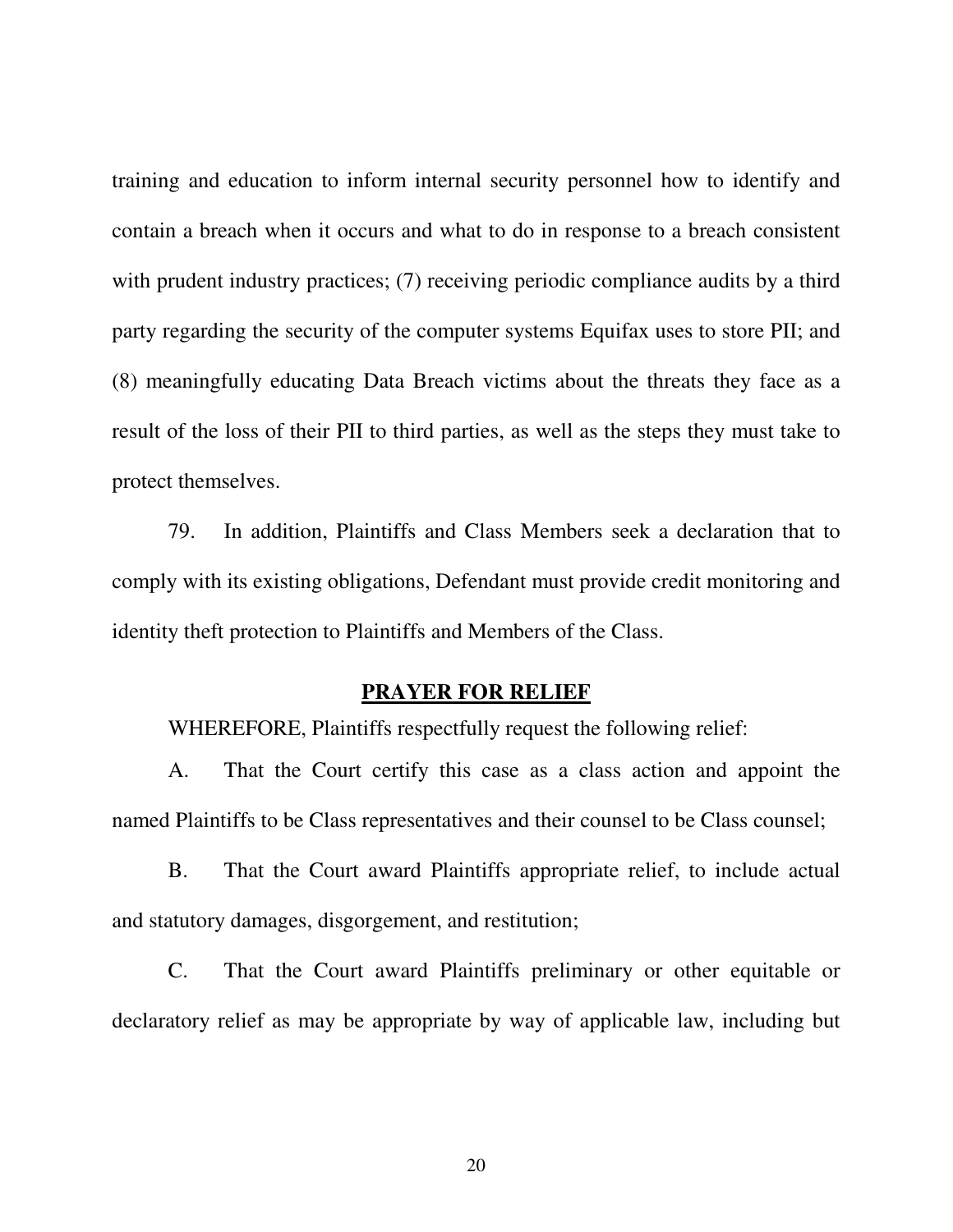not limited to the provision of credit and identity theft protection for the life of the victim;

D. That the Court enter such additional orders or judgments as may be necessary to prevent these practices and to restore to any person in interest any money or property which may have been acquired by means of the violations alleged herein;

E. That the Court award Plaintiffs such other, favorable relief as may be available and appropriate under law or at equity;

F. That the Court award costs and reasonable attorneys' fees; and

G. That the Court enter such other and further relief as the Court may deem just and proper.

# **JURY DEMAND**

Plaintiffs demand a trial by jury of all issues so triable.